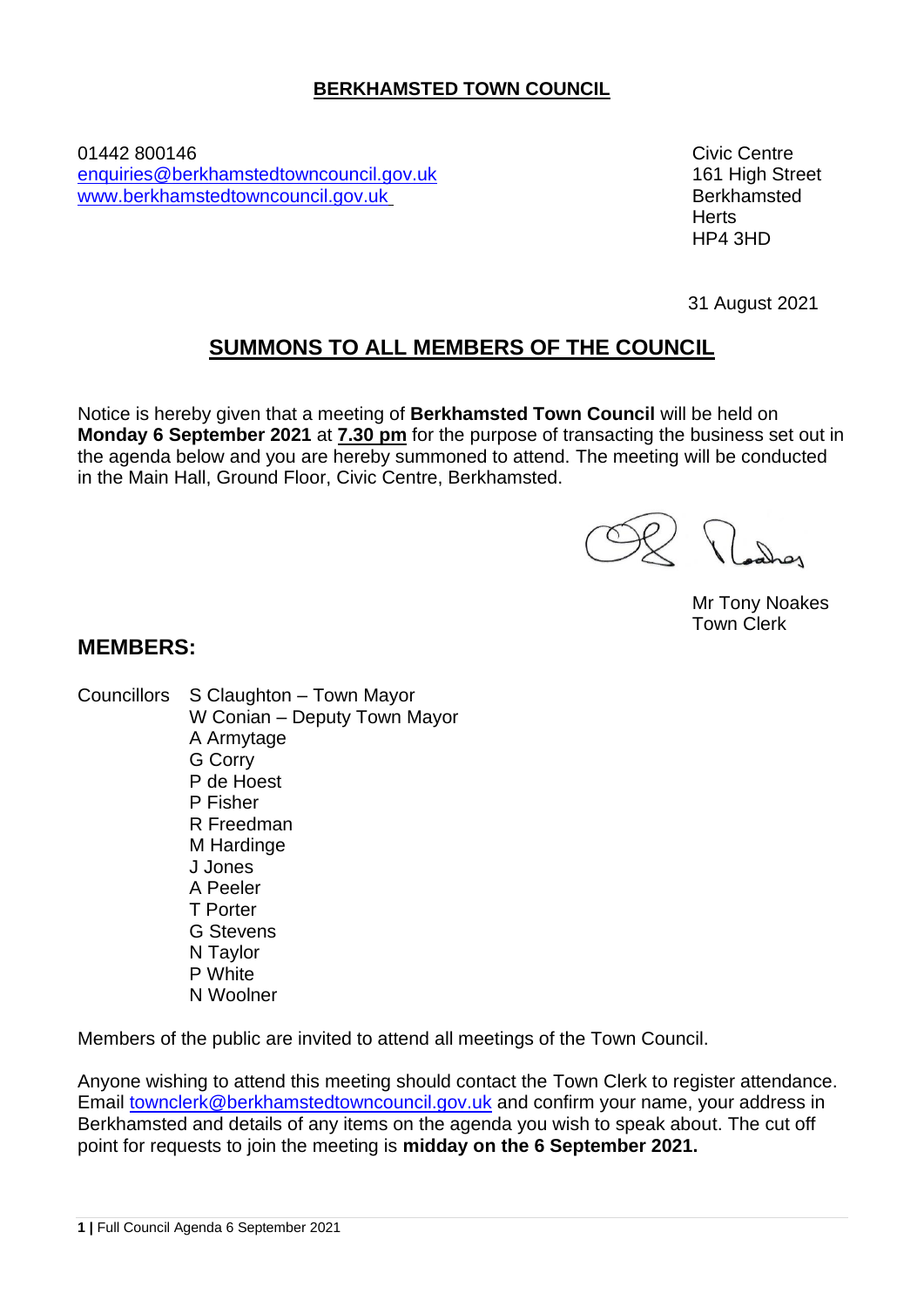### **OPENING MATTERS AND GOVERNANCE**

- **FC 105/21** To receive **Apologies for Absence**
- **FC 106/21** To **receive declarations of interest** regarding items on the agenda
- **FC 107/21 Minutes of the last meeting**

To receive and approve the minutes of the meeting of Full Council held on the 14 June 2021.

#### **FC 108/21 Public Participation**

To **suspend standing orders** to allow any members of the public present to speak.

#### **FC 109/21 Open Door Grant Application**

Grant application from Open Door to support ongoing operational costs – **for review and decision (referred from F&P committee – 19 July 2021).**

#### **FC 110/21 Swan Youth Project**

(i) To **receive** an update on the Swan Youth Project and progress to date.

#### **FC 111/21 Changes to the Town Council's Signing Rules for Payments**

(i) To **review and approve** changes to the number of Councillors required to authorise payments, as a result of the move to online payments. (Papers attached).

#### **FC 112/21 Allotment Management Team**

- (i) To **receive, discuss and agree** the recommendation for an increase in allotment land rent charges effective the 29 September 2021. The proposal was previously recommended for approval at Finance and Policy on the 19 July 2021.
- (ii) To **agree** the content of the draft letter to be sent to all allotment tenants with the annual invoices in September.
- (iii) To **discuss** the effectiveness and current structure of the AMT (Note to follow).

### **FC 113/21 Member Code of Conduct**

To **review** and, if considered appropriate**, adopt** the updated model version of the Local Government Association's (LGA) Member Code of Conduct. This new code has been recommended by the LGA for adoption following a consultation in June 2020 to gather views on the draft.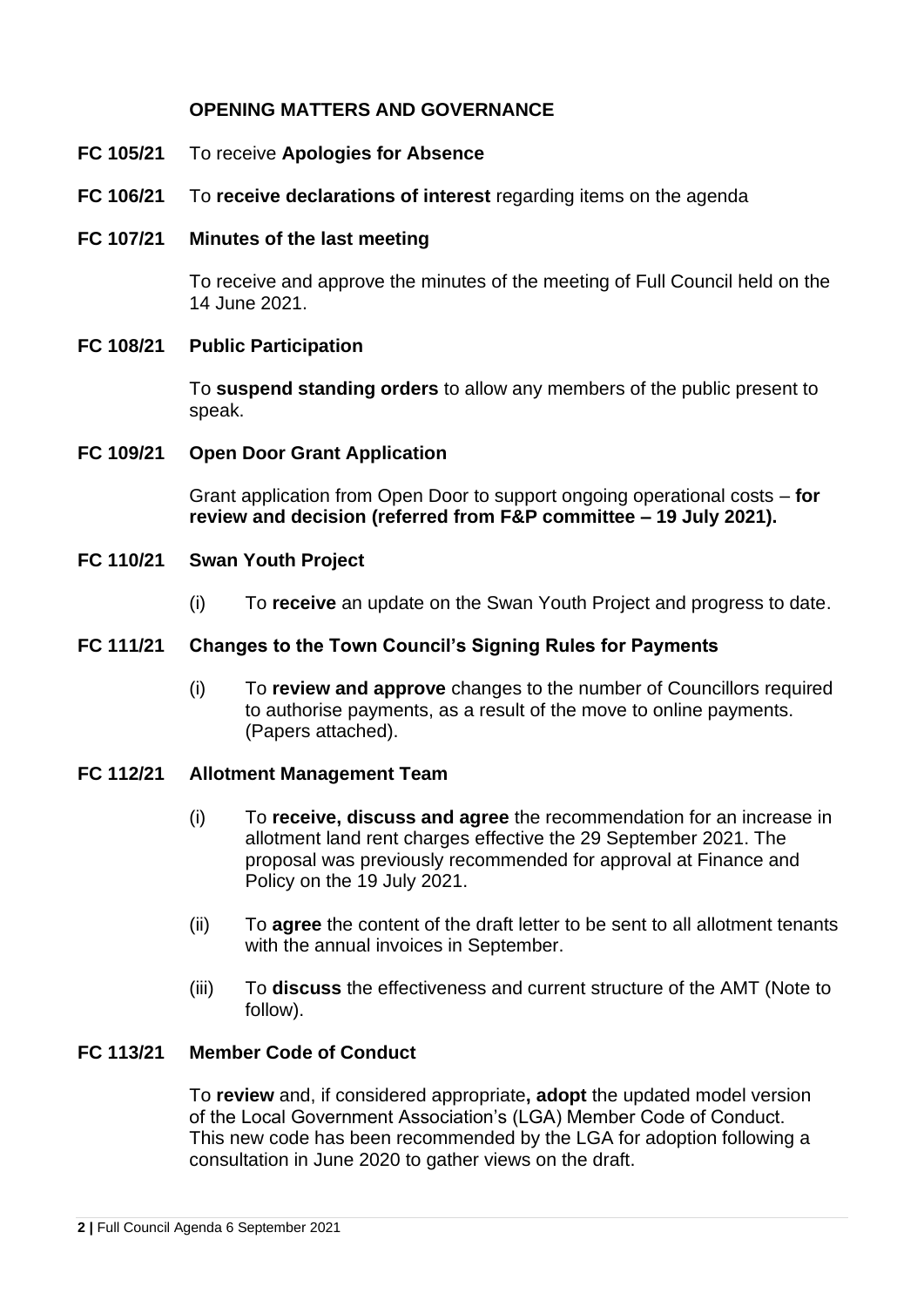Details of the results can be found [here](https://www.local.gov.uk/publications/lga-model-member-code-conduct-consultation-response-analysis-november-2020)

The aim of the new code is to promote consistency and a national standard of member conduct.

The Monitoring Officer at Dacorum is in the process of recommending adoption of the model to its Full Council and has recommended that Town and Parish Councils within the Borough also adopt the same version. The report about the code from the Monitoring Officer to Dacorum's Standards Committee can be found [here](https://democracy.dacorum.gov.uk/documents/s27978/Standards%20Agenda%202021%20V2%20March.pdf)

If adopted, the model code of conduct will replace the Town Council's existing version. Its supplementary planning code of conduct will remain as is.

# **STANDING COMMITTEES**

To **receive and adopt** the minutes of the:

**FC 114/21 Finance and Policy Committee**

Held on 19 July 2021\*

**FC 115/21 Town Planning Committee** 

Held on: 21 June 2021\* 12 July 2021\* 2 August 2021\* 23 August 2021\*

\* Previously circulated

# **FC 116/21 Canal and Riverside Working Group**

To **receive and adopt** the notes of the meeting held on 15 July 2021.

#### **FC 117/21 Festival of Light Working Group**

- (i) To **approve** the addition of Cllr J Jones and Cllr G Corry to the membership of the Festival of Light Working Group for 2021.
- (ii) To agree the type of FOL event for 2021 (as a result of recent information). The Town Clerk will give an update.
- **FC 118/21** To **RESOLVE** that under Section 1 of the Public Bodies (Admission to Meetings) Act 1960 the public and press be excluded for the remainder of the meeting, because it is likely that publicity would prejudice the public interest by reason of the confidential nature of the business or for other special reasons stated in the resolution, arising from the nature of the business or proceedings.

# **FC 119/21 Bus/Public Transport Consultancy ITT**